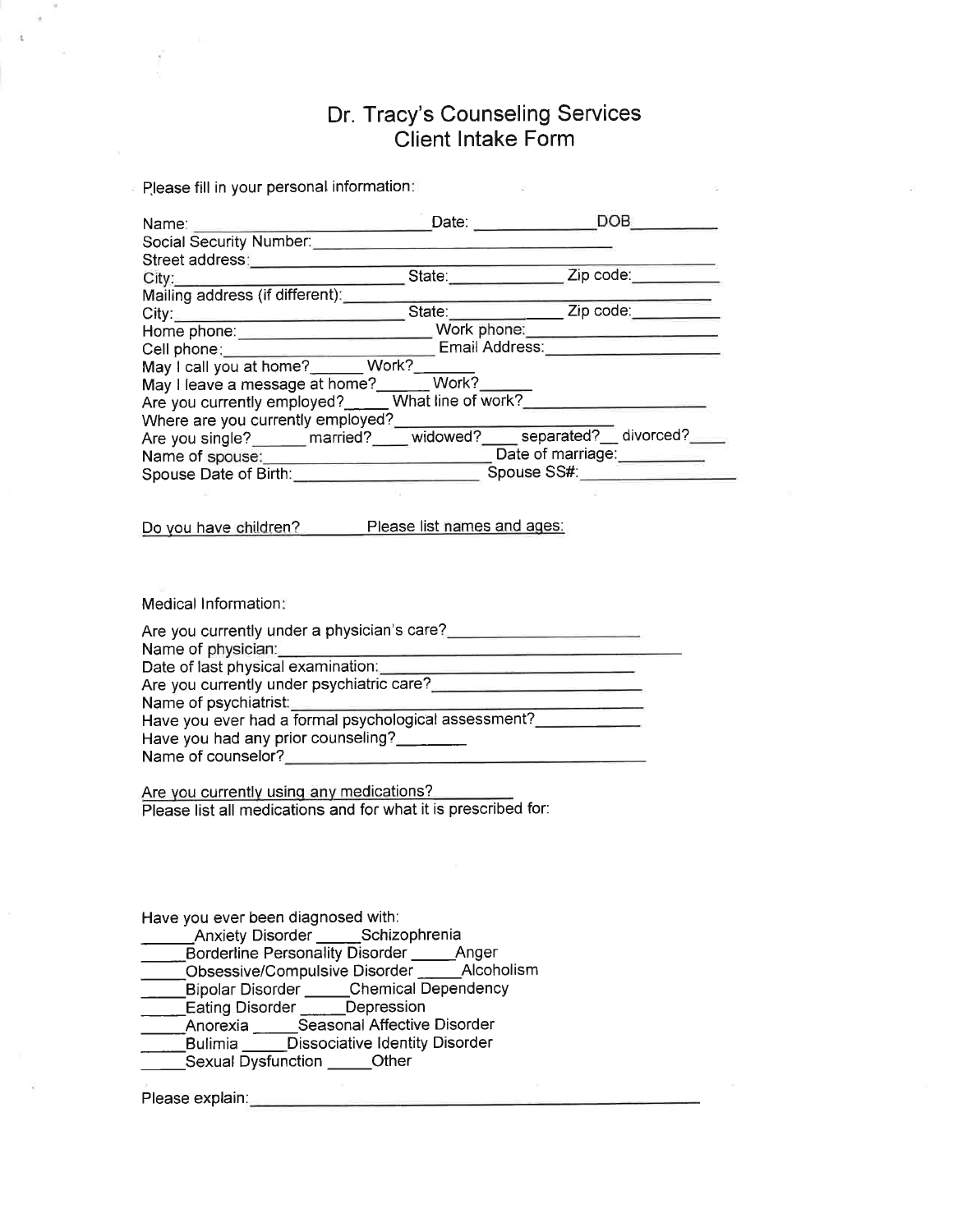| Have you ever served in the armed forces?<br>Please explain<br>Have you ever been suicidal?<br>Have you ever been homicidal?<br>Do you have any current legal problems?<br>Please explain: | When?<br>When? |         |  |
|--------------------------------------------------------------------------------------------------------------------------------------------------------------------------------------------|----------------|---------|--|
| <b>Church Affiliation?</b>                                                                                                                                                                 |                | Pastor? |  |

| Addictions:                       |            |
|-----------------------------------|------------|
| Please identify:                  |            |
| Do you consume alcohol regularly? | How often? |
| Do you take non-prescribed drugs? | How often? |
| How much?<br>Do you smoke?        |            |

Any other information that you feel is important for your counselor to know or may impact therapy:

Would you sign a release form to obtaín information from medical/psychological professionals you've worked with? Yes\_\_\_\_\_\_ No\_\_\_\_\_\_

How did you hear about Dr. Tracy's counseling services? Word of Mouth:

Name of Person Advertisement \_lnternet Professional **Professional Other** 

Please Explain

What primary concerns, issues, or problems do you want to work on ?

What to Expect

. The first few times you come in for counseling will be focused on gathering information.

. This will include information about your personal and social history.

. Counseling sessions run approximately fifty(50) minutes in length.

. The total number of times you will come in for counseling depends on the types of issues you are working on and the goals you set.

## Choices Reqardinq Treatment

You have the right and responsibility to choose a counselor and treatment modality that best suits your needs and purposes. You also have the right to: '

. confidentiality, except as provided by the law in RCW 18.19.180.

. refuse counseling, if you so desire; and,

. ask questions now or at any time in the future regarding this material andlor the services being provided to you.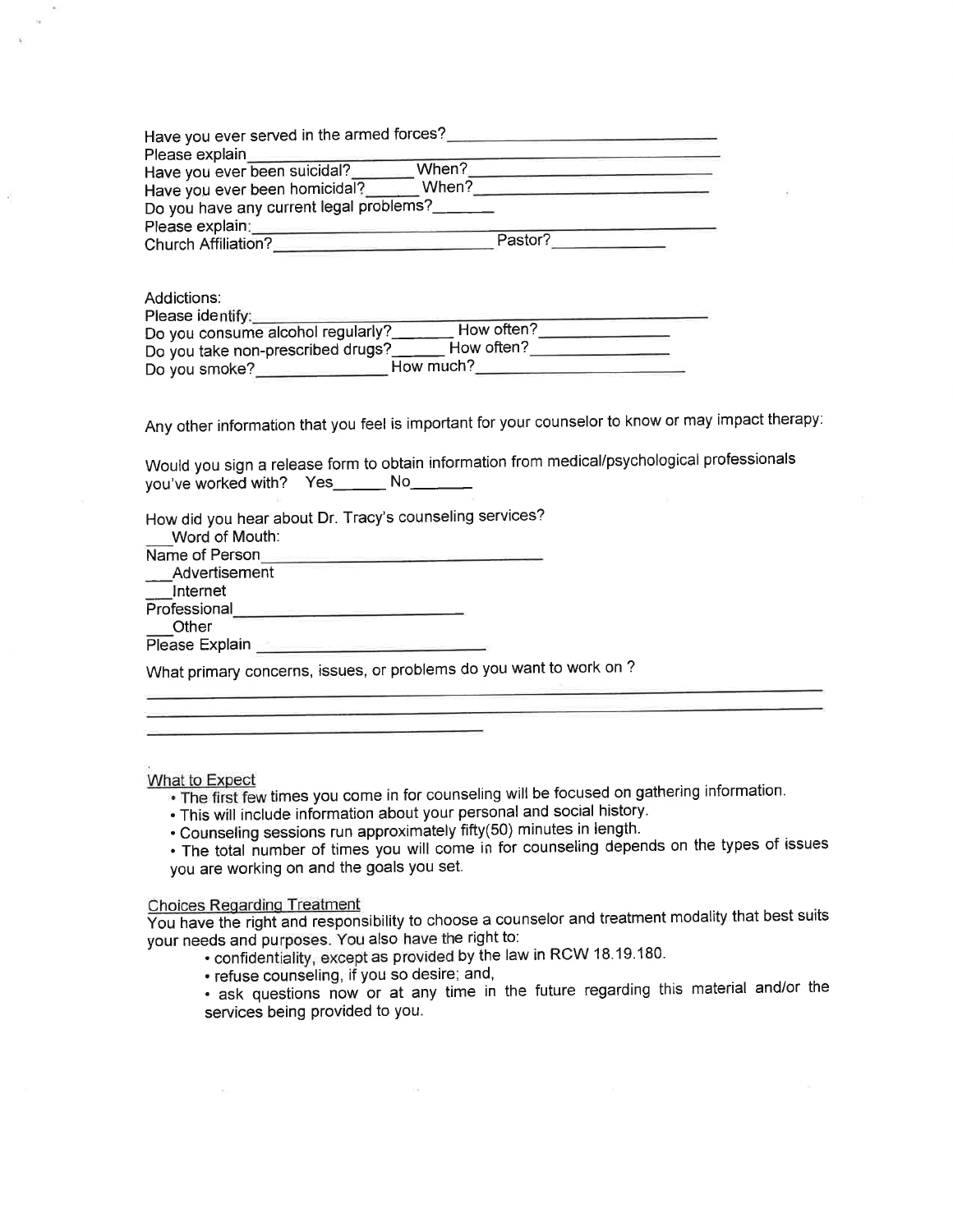#### **Confidentiality**

I place a high value on confidentiality. All notes, records and personal information about my clients are kept confidential.

lf, for some reason, you wish to have information in your file disclosed to another party (e/9. your physician or another counselor) you should consult with me. You.will be asked to sign a "release of information form" authorizing the transfer of the information. You may revoke your permission at any time by giving me written notice.

State Specified Mandatory Reporting Policy

I will make every reasonable effort to safeguard the personal information that you share with me. However, the laws of this state mandate licensed clinicians to report to governmental authorities specifics actions or intentíons. Failure to do so may result in civil and/or criminal prosecution of the clinician. Confidentiality may be broken in these specific situations:

1. Any known or reasonably suspected cases of child abuse or neglect.

2. Any known or suspected intentions of harming oneself (suicide).

3. Any known or suspected intentions of harming others.

4. When written consent is given by the client to release information.

5. When charges are brought against a counselor in response to a subpoena from a courf of law or administrative agency.

By signing below I acknowledge that counseling is provided on the condition that counselees (clients) recognize this policy of and agree that a licensed clinician will and are free to break confidentiality under any of these specific circumstances.

| Signed: | Date:<br>the contract of the contract of the<br>--- |  |  |
|---------|-----------------------------------------------------|--|--|
|         |                                                     |  |  |
| Signed: | Date:                                               |  |  |

Cancellation Agreement

. We request that if you need to change or cancel an appointment, I request that you call at least 24 hours in advance of your appointment time. For appointments that are not canceled with 24-hour notice, you will be charged for a full session.

. A cancellation fee will be assessed to anyone who is more than fifteen minutes late to an appointment without prior notice.

. Occasionally I may need to change an appointment time and will call you in advance to do so.

### No Show Policy

. lf there are two "No Shows" (No show, no call) I reserve the right to stop service

#### Ending Therapy

Once sessions begin, the duration and termination of counseling is somethíng that should be discussed with me. Thoughts and feelings around wanting to stop counseling are important and should be raised in counseling sessions.

| Signed: | ⊃ate: |  |  |
|---------|-------|--|--|
| ______  |       |  |  |

| Signed: | Date: |  |
|---------|-------|--|
|         |       |  |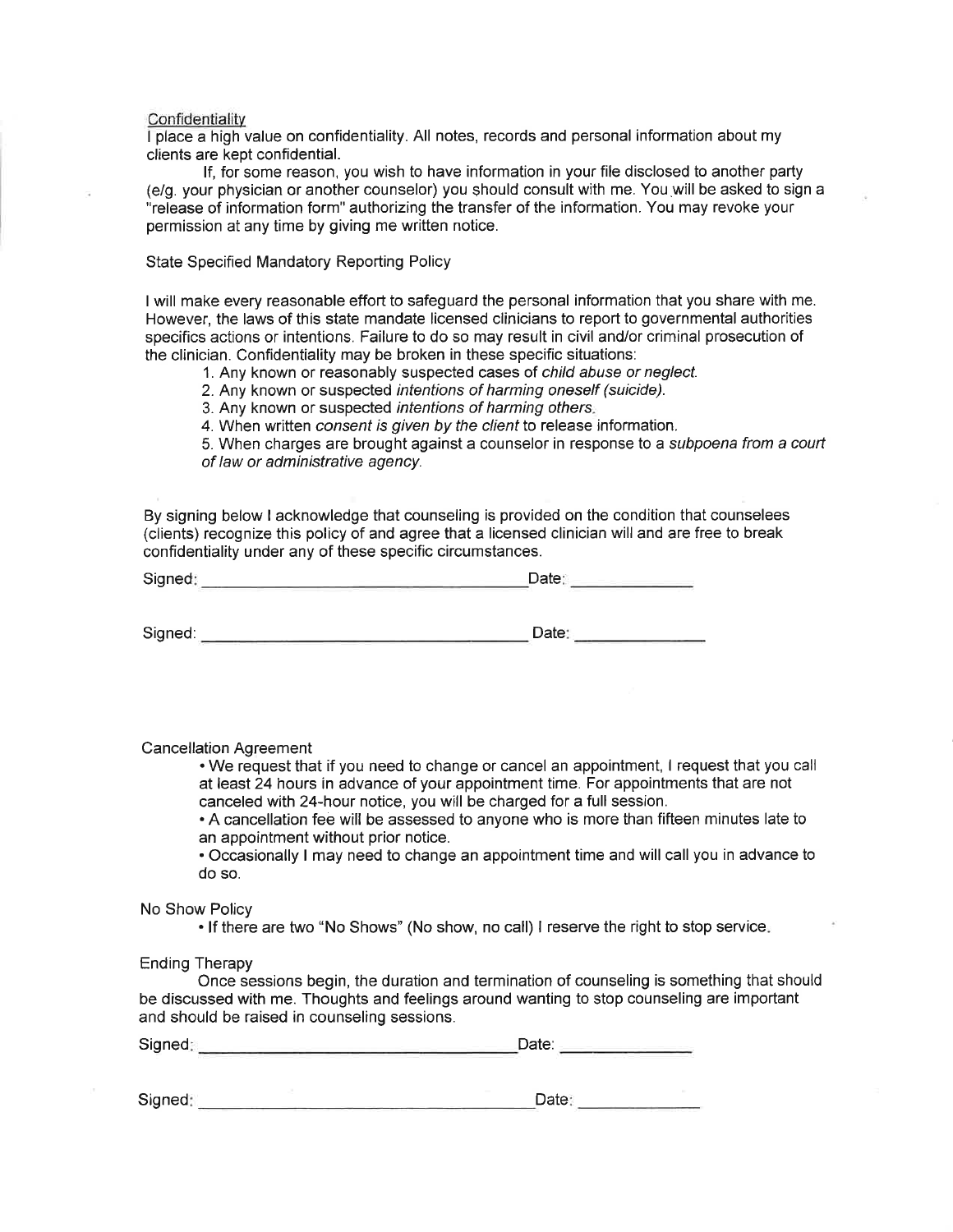## Client Consent and Acknowledgment:

By signing this form I acknowledge that I have read, received true copies of if requested, and understand the information disclosed on this form that explains the laws regarding confidentiality. I have reviewed the Notice of Privacy Practices.l understand that I am financially responsible to Tracy Miksell-Branch for all charges' <sup>I</sup> further acknowledge that I have discussed all of this information with my clinician including: the exceptions to confidentiality, my right to terminate counseling at any time, and the importance of discussing termination with my counselor.

Signed:

Date: **Date** 

Signed: Date:

## NOTICE OF PRIVACY PRACTICES (NPP)

This notice describes how medical information about you may be used and disclosed and how your can get access to this information. Please review it carefully and ask questions.

- Contents of this notice
	- A. lntroduction. B. What is "Protected Healthcare Information (PHl)?"
	- C. Privacy and the Law.
	- D. How your PHI can be used and/or shared with your consent.
	- E. Uses and disclosures requiring your authorization.
	- F. Uses and disclosures  $NOT$  requiring your authorization.
	- G. Uses and disclosures requiring you to have an opportunity to object.
	- H. Accounting of all disclosures
	- l. lf you have questions or problems.
	- A. lntroduction.

The Notice of Privacy Practices (NPP) is required due to the Health Insurance Portability and Accountability Act (HIPAA) of 1996. Because this law and the laws this state are very complicated some parts have been simplified. lf you have questions, please ask.

B. What is Protected Healthcare lnformation (PHl)?

PHI refers to any information that is collected about you and your physical and/or mental health any time you visit a counselor, doctor or other "healthcare provider." It may be information about your past, present or future health or conditions, or the treatment or other services you received at this office or from others, or about payment for healthcare. The information that is collected by Éridging Counseling goes into a medical record. ln this office and setting for counseling, this information is likely to include:

- . Demographic information including your name, address, birthday, age, sex.
- . Personal history that may be relevant to the condition for which you sought service.

. Diagnoses or the medical terms used to describe your condition or symptoms.

- . Treatment plan(s).
- . Progress and/or psychotherapy notes from each session.
- . Records from other healthcare providers who have treated you that are pertinent to your counseling.
- . lnformation from your doctor.
- . Billing andlor insurance information.

This information is used for many purposes including:

. To plan your treatment and assess the effectiveness of your treatment.

. To prove that you received the services for which you were billed.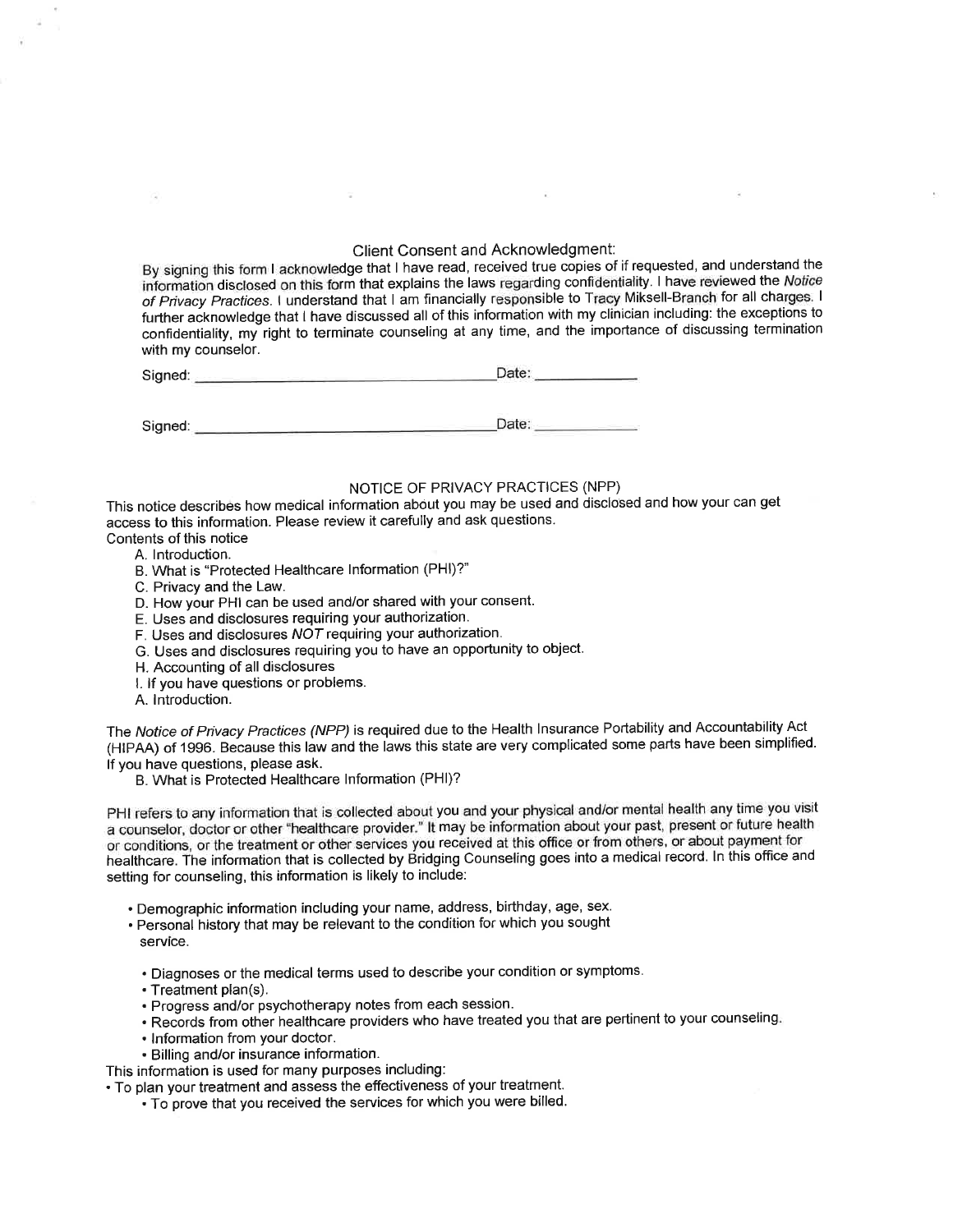- . For teaching or training other professionals.
- . For improving public health.
- . To improve the way counseling is eonducted.

When you understand what is in your record and what it is used for you can make better decisions about who, what, when and why others should have this information.

Although your mental health record is the physical property of the healthcare practitioner, the information belongs to you. You can request to inspect, read or review it. If you desire a copy, one can be made for you for a small charge to cover costs. ln some situations you may be prohibited from seeing all of your record if to do so could result in emotional harm. If you review and find anything in your record that you believe is incorrect or missing, you can request an amendment. Final determinations on amendments are made by the practitioner.

C. Privacy and the Law.

The HIPAA law requires that healthcare practitioners to keep your PHI private and to give you this notice of our legal duties and our privacy practices which is called fhe Notice of Privacy Practices or "NPP". The rules of the NPP will be followed in this office and apply to all records. If the NPP is changed a new version will be posted in the office for review and you may receive an updated copy at any time.

D. How your PHI can be used and/or shared WITH your consent.

When your PHI is read it is considered "use." If and when the information is shared with or sent to others outside this office it is considered "disclosure." Except in special cases, when your PHI is disclosed, only the minimum amount of information necessary for the purpose is shared. Your signature on the Client Information and Consent Form will grant permission to use some of your PHI for payment and business operations. If you do not sign the Client Information and Consent Form, you cannot receive treatment.

. Payment. ln order to receive payment for services, information must be gathered and shared with business associates including the insurance company (if indicated) and billing service. Only the minimum amount of information necessãry to facilitate claims processing is disclosed. These "business associates" also operate under strict confidentiality practices.

. Business Operations. Information may be used for the internal business operations of this counseling practice, e.9., quality reviews.

E. Uses and disclosures requiring your Authorization. According to the laws of the state of IA, your written authorization is required for the disclosure of any information concerning mental health or substance abuse treatment. You will be asked to sign an authorization form if information needs to be disclosed beyond what is granted under your consent for payment and business operations.

- F. Uses and disclosures NOT requiring your Authorization
- . Public health and safety or when required by law.
- . Law enforcement. When required by law or to protect you or another person from imminent harm.
- . Suspected or known abuse or neglect of a child or older adult as required by law'
- . Court processes or proceedings. As ordered by the court or in response to legal action.
	- . Military and National Security. As required by law.
	- G. Uses and disclosures requiring you to have an opportunity to object.

lnformation will be disclosed under the conditions allowed by your consent and/or authorization and/or as required by law. No other information will be disclosed without your permission except in case of emergency. ln the case of an emergency, the mínimum amount of information will be released.

H. Accounting of disclosures.

When your PHI is disclosed, a record of the disclosure is made of what information was disclosed, when, to whom and for what purpose. You can request an accounting of these disclosures. If a request of accounting of disclosures is made more than once a year, you may be charged a fee.

l. lf you have questions or problems,

If you need more information or have questions about the privacy practices described above, please let me know. lf you have problems with the way your PHI has been handled or if you believe that a violation has occurred, you have the right to file a complaint with this practice and/or with the Secretary of the Federal Department of Health and Humañ Services. Any complaints will not in any way limit your care nor will any actions be taken against you if you file a complaint.